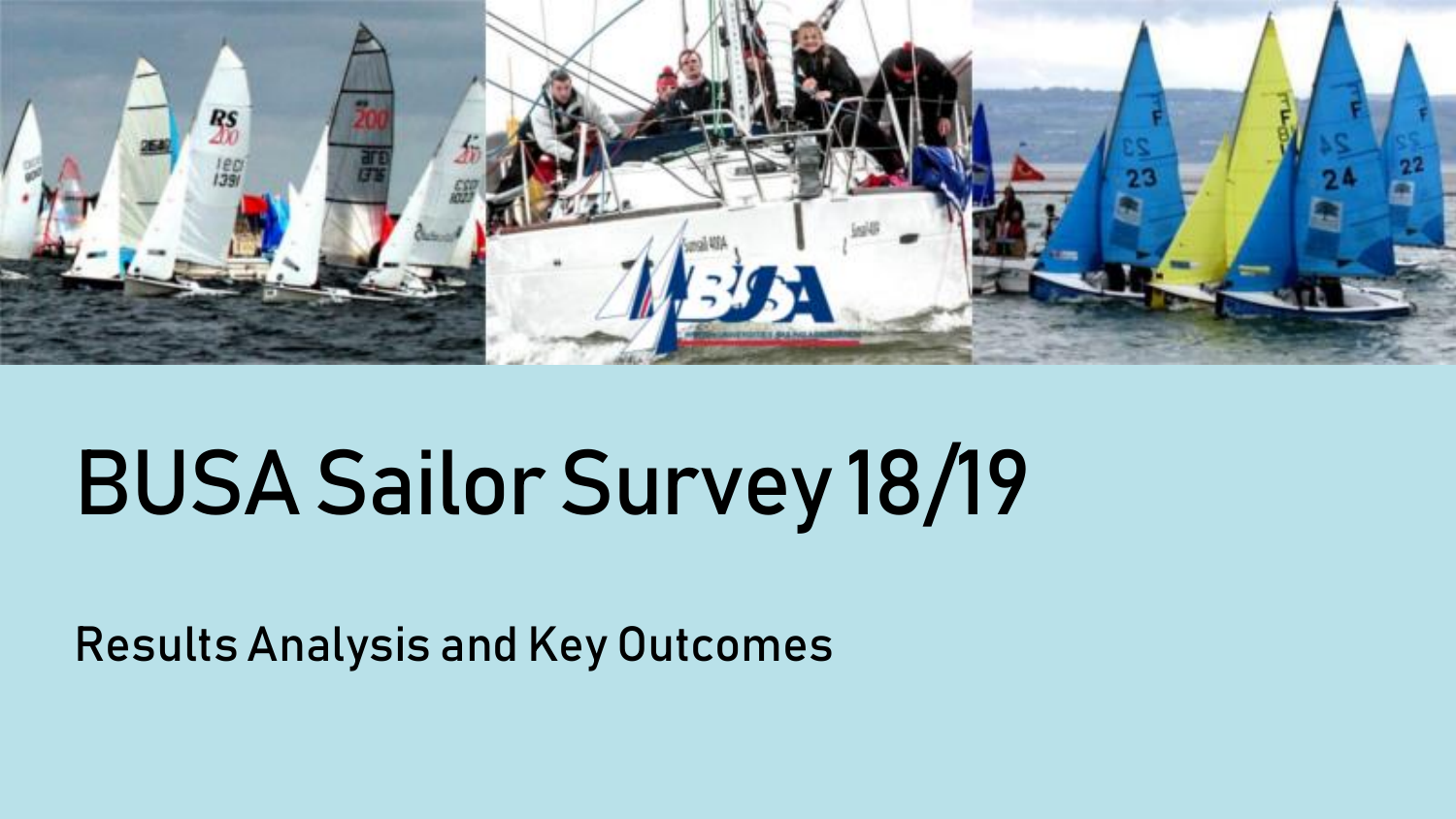## **Overview**



- In 2018/19, the BUSA Committee were approached by the RYA with the suggestion to hold a focus group looking at the current operations and future directions of BUSA. Whilst this was initially part of an RYA-wide review of their committee structures, the idea was positively received.
- Unfortunately, the timescales required by the RYA and the logistics of bringing together student sailors from across the country made this difficult to put into action.
- As such, the committee decided that an initial online survey could be a good compromise, allowing us to gain some broad feedback from the students about how we operate and to give every member of BUSA the opportunity to get their opinions heard.
- The survey was launched on the 23rd of October 2018 and remained open until Tuesday the 13<sup>th</sup> of November 2018. During this time, it was promoted via the BUSA Area Representatives and the BUSA Facebook channels.



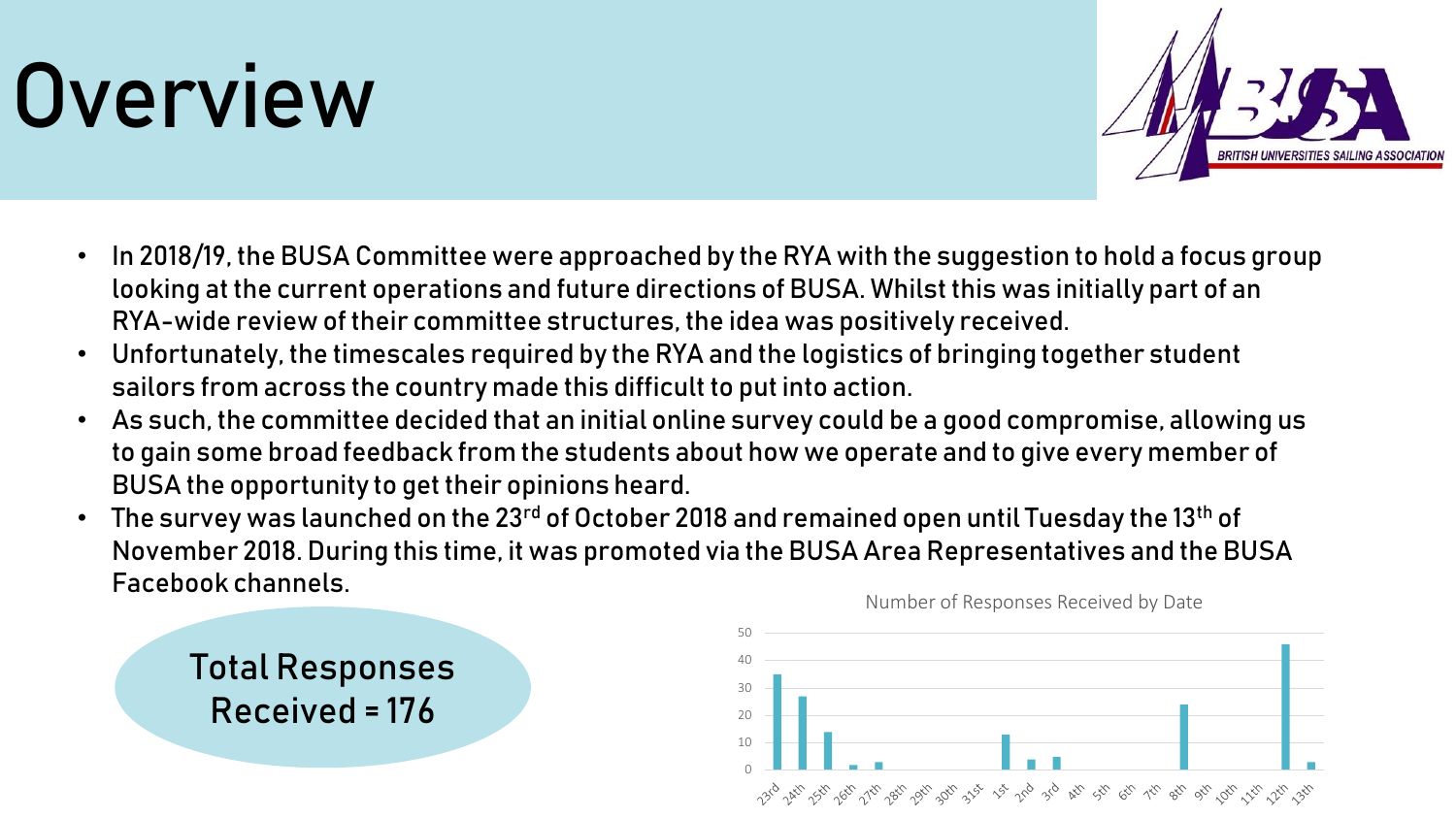# Respondent Demographics



- South Central Area
- Western Area
- Midlands Area
- Northern Area
- SSS Scottish Student Sailing
- Not Sure
	- South Central Area 23%
	- Western Area 18%
	- Midlands Area 25%
	- Northern Area 14%
	- SSS Scottish Student Sailing 20%

Which University Sailing Club are you currently a member of? (Optional)

#### Represented:

- Aberdeen (7)
- Bath (16)
- Birmingham (3)
- Bournemouth (2) • Brunel (1)
- Cambridge (12)
- Cardiff (6)
- Dundee (5)
- Durham (1)
- East Anglia (UEA) (3)
- Edinburgh (8)
- Exeter (7)
	- Glasgow (7)
- Highlands & Islands (2) • Imperial (1)
- Kent (3)
- Lancaster (1)
- Leeds (3)
- Liverpool (1)
- Loughborough (10)
- Manchester (3)
	- Newcastle (8)
- Nottingham (9) • Plymouth (4)
- Portsmouth (21)
- Sheffield (1)
- 
- Southampton (4) • St Andrews (2)
	- Strathclyde (4)
		- Surrey (1)
		- Swansea (1)
		- UWE (2)
		- Warwick (3)
		- York (5)
		- Other (2)

• Royal Agricultural • Sheffield Hallam

• Reading

• Southampton Solent

• Oxford Brookes

Not Represented: • Aberystwyth • Bangor **Bristol** 

• Falmouth (FXU)

• Kingston • London • Oxford

• The Arts University **Bournemouth** 

- KEY POINTS FOR CONSIDERATION: • The highest percentages of responses came from the Midlands, South Central and Scottish regions.
	- 4 students chose not to disclose which USC they represented.



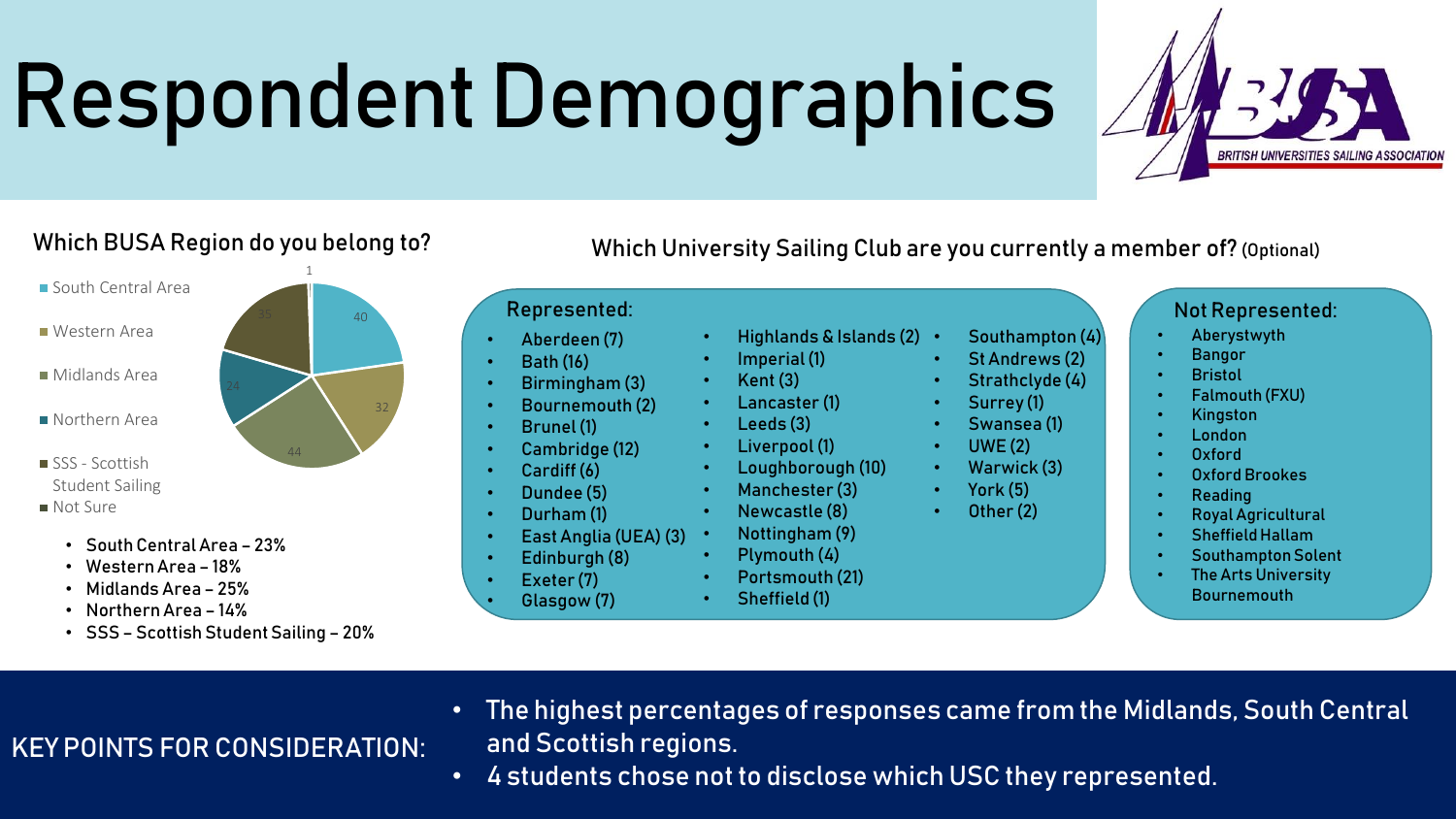# Respondent Demographics





- There were more responses from males than females, which could reflect the gender balance within USCs in general.
- There was a relatively even split of responses across each year group of students. The number of people who had been part of a USC for 2 years or less was similar to the number of people who had been involved for more than 2 years.
- The figures were slightly lower for the number of years at university, suggesting that some sailors do not join at the start of their university careers. However, there was not a big difference here.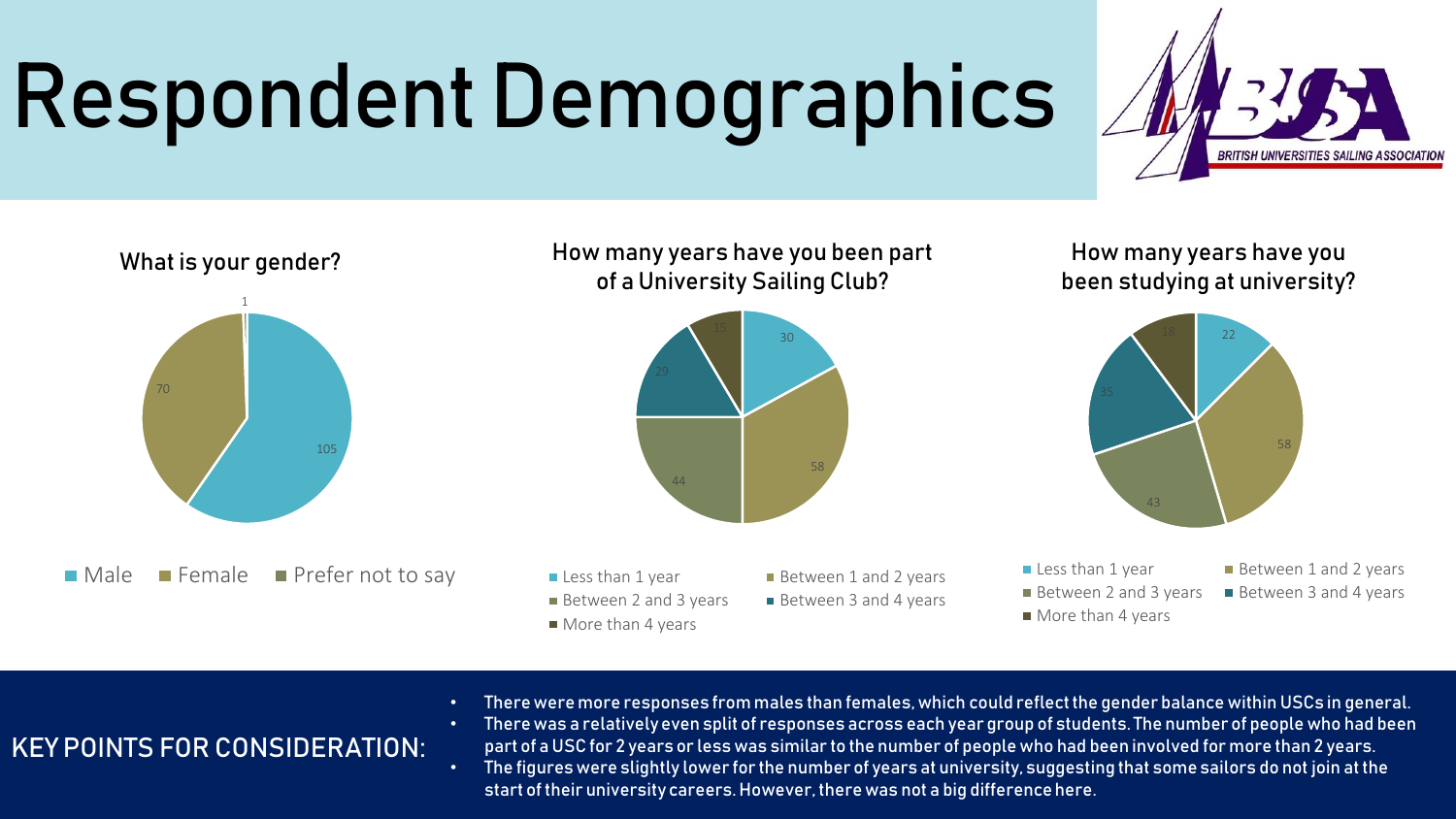### Sailing Background of Respondents



Have you participated in an event run by/on behalf of BUSA before? Please select all that apply:



Have you previously held/do you currently hold a role on a University Sailing Club Committee?

Have you previously held/do you currently hold a role on the BUSA Committee? 118 (67%) 58 (33%) YES 110 NO

YES 
$$
\frac{4}{(2\%)}
$$
 NO  $\frac{172}{(98\%)}$ 

- The most participated in event was BUCS TR Champs, followed by BUCS Fleet Racing Champs.
- A large percentage of respondents were current or previous USC Committee members. This indicates that most responses are from the most engaged sailors, so should be a consideration.
- Only 4 current/previous BUSA Committee members completed it, so this should not skew the results.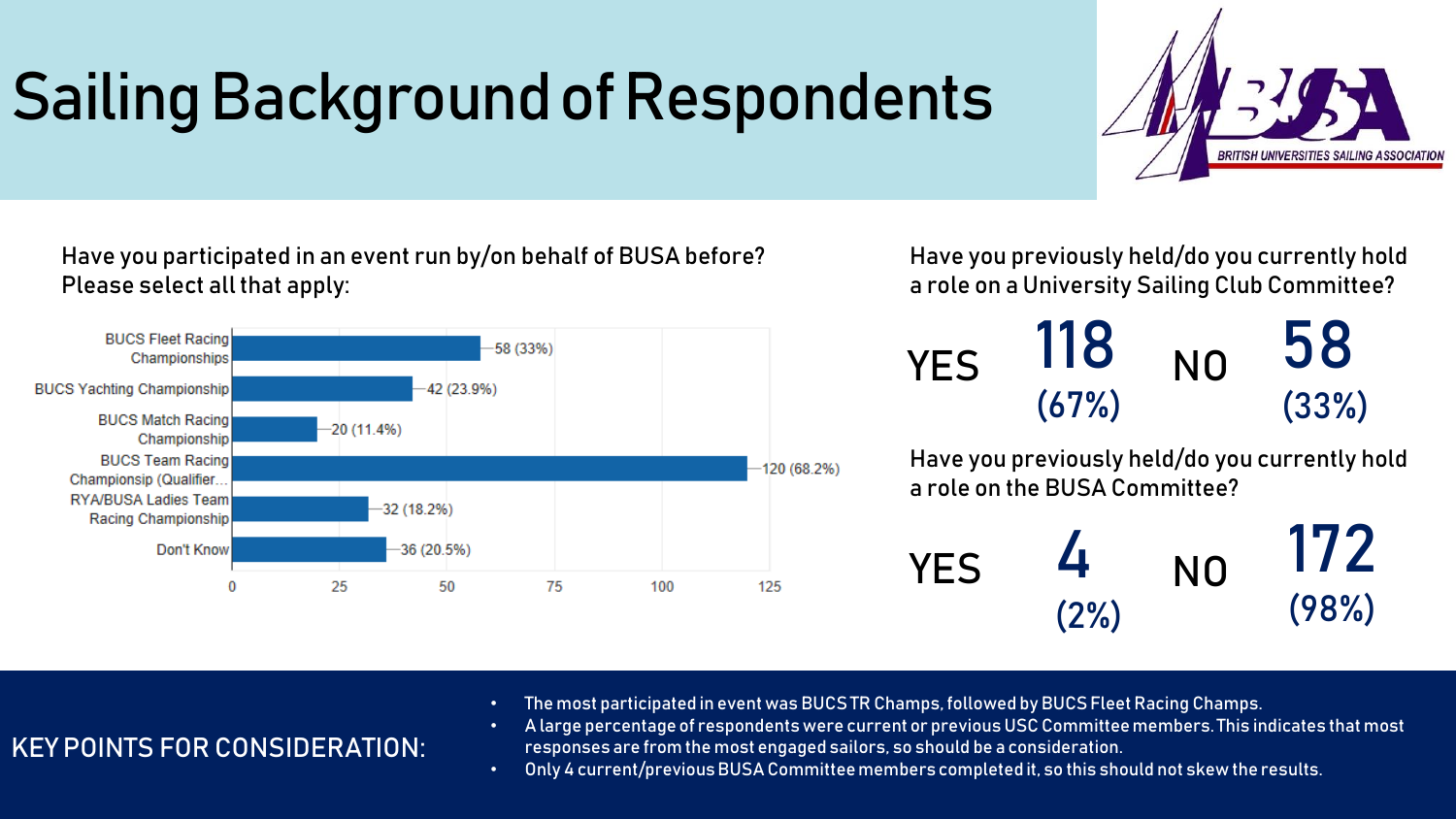### RYA Membership



Are you currently a member of the RYA?



If you are not, would you be interested in joining the RYA?



• The majority of students were already members of the RYA (65.9%).

#### KEY POINTS FOR CONSIDERATION:

• Of those who were not or were unsure (60), only 21.7% (13) were not interested in joining the RYA.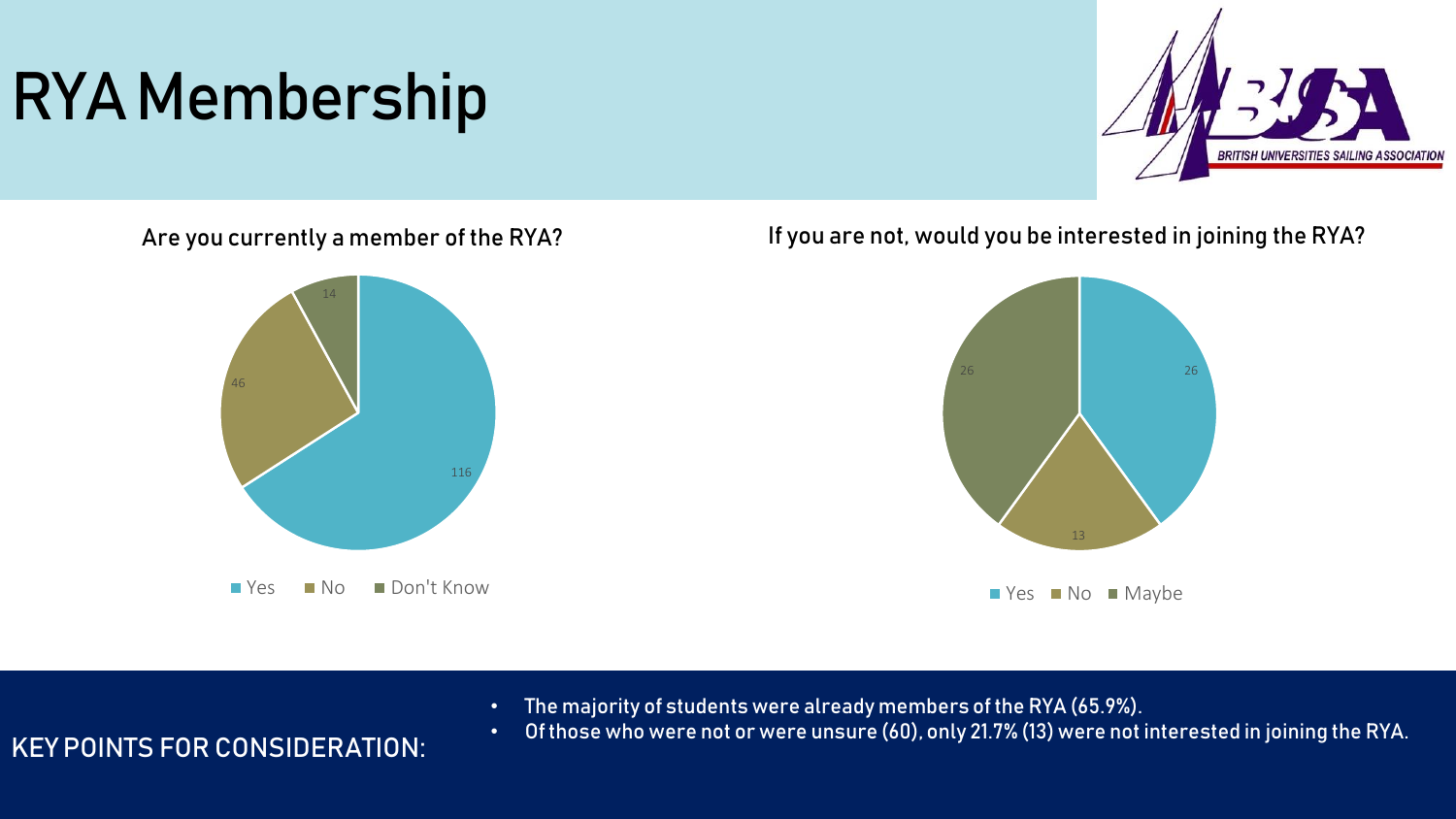# Understanding of BUSA



How well do you feel that you understand the role of BUSA in University Sailing and what the BUSA Committee does for you as a sailor? 1 = Do Not Understand at All 10 = Completely Understand



- Some roles of the BUSA Committee identified in comments:
	- Organising events
	- Point of contact to BUSA
	- Student captains picking teams for events like the Wilson Trophy and RYA Womens' Team Racing Champs.
- Relationship with SSS came up here:
	- BUSA feels very separate to SSS
	- I know what the busa committee is supposed to do but don't see what they do really in scotland apart from team racing stuff
- General lack of knowledge:
	- "All I know is that we have to pay a £200 membership to them as a club every year"
	- "Didn't know there was a BUSA committee!"
	- "My understanding is that BUSA organises competitions. Giving opportunities to get BUCS points. Beyond that they don't seem to do much else."

- KEY POINTS FOR CONSIDERATION:
- Most of the highest scores came from students who had been part of the BUSA Committee or knew somebody that had.
- Many of the lowest scores came from new students who had been part of a USC for less than a year.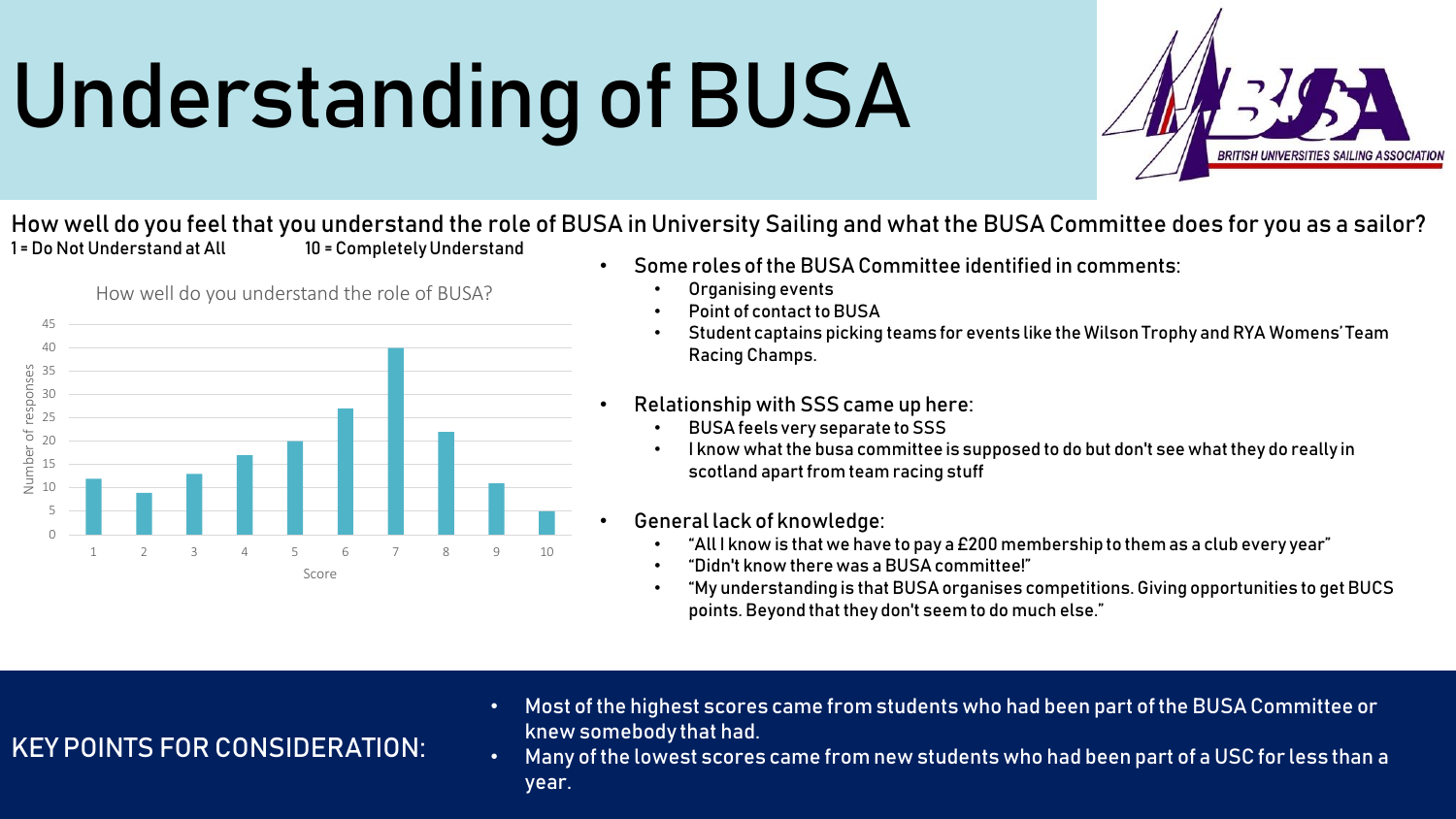# Understanding of BUSA (2)

Almost 80% of responses rated their understanding of what BUSA does for them as sailors as 7 or less.

## How can we improve this?

#### Comments received:

- "I understand that BUSA organises events but beyond that the role of the committee is unclear. Maybe send all event entrants a welcome/explained email?"
- "Beyond organising events and imposing ridiculous rules I have no idea what the committee does, communication from the committee is terrible."
- "Northern rep is very helpful " emphasises the importance of the Area Reps
- "No idea what Busa does or how it can help our club. Never really meet anyone to explain it to the teams before"
- "I know there is a committee, but not much about what happens at their meetings etc. However I'm part of the SSS committee and they do a general post after their meetings (very general) with any key points that have come out of the meetings - maybe a good idea?"
- "BUSA aims to make sailing more accessible and provides sport-specific knowledge and management that BUCS cannot… However, what the committee does is not publicised and I am personally unsure of what they do for the average social sailor and general SC development."
- "Seems elitist "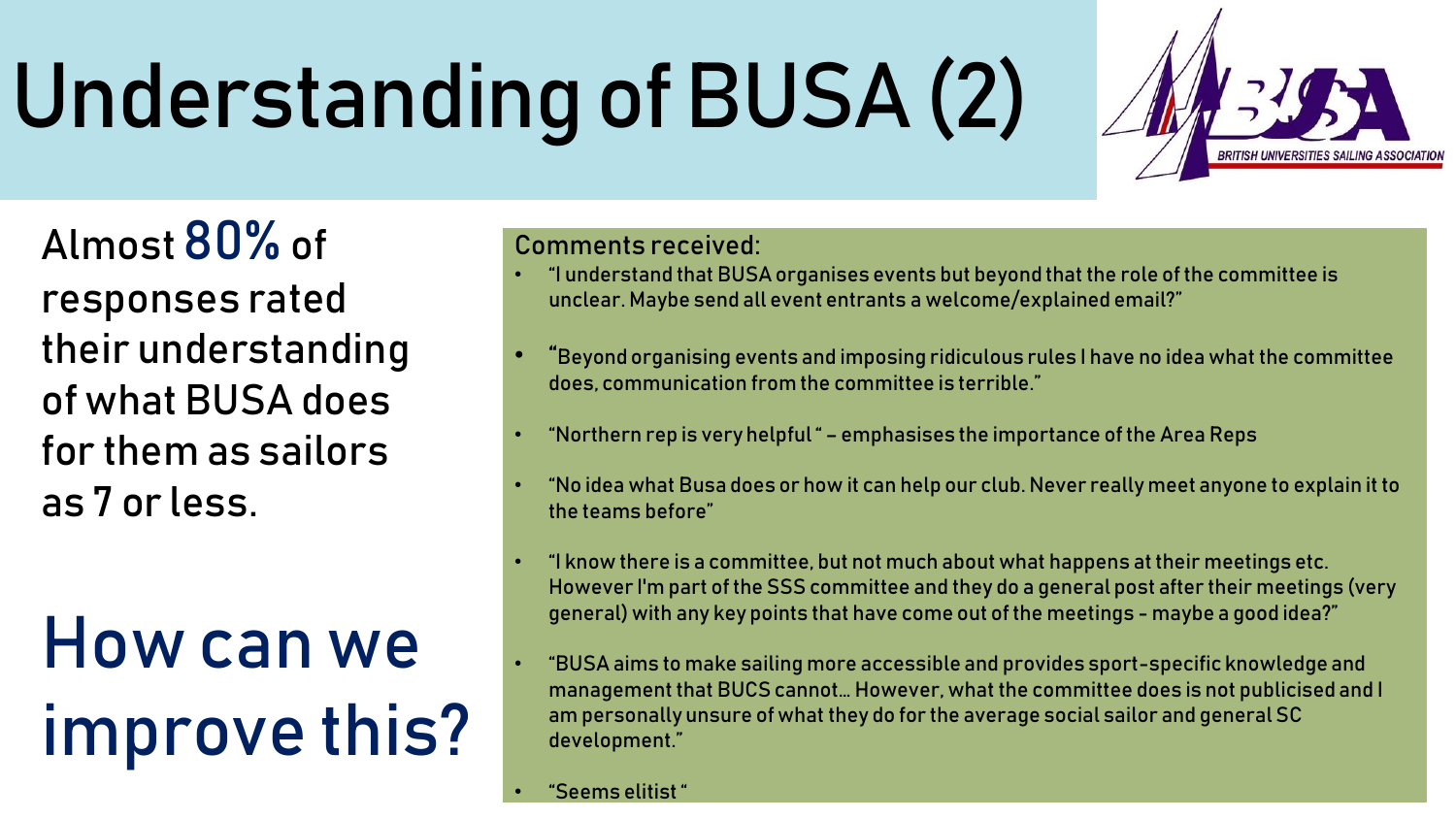## 17/18 Academic Year Feedback



Considering the 2017-18 academic year, do you feel that BUSA supported you well/provided good opportunities in the following areas?



- Areas identified as strongest:
	- Team Racing
	- Female Racing
	- Fleet Racing
- Areas identified as weakest:
	- International Competition
	- General Club Support & Development
	- Learn to Sail/Learn to Race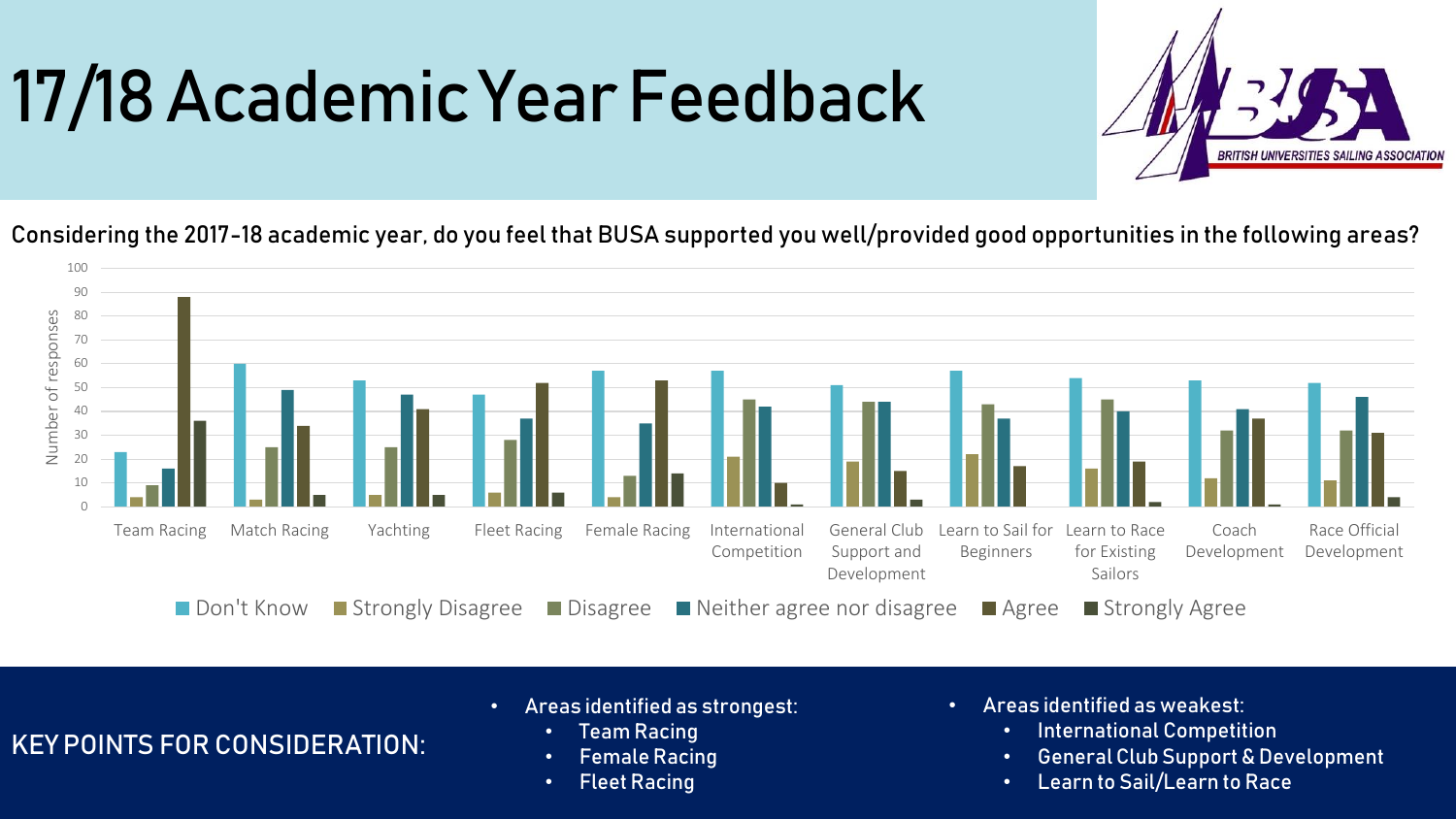### Additional Comments About Current Provision



#### FUNDING

- Funding and Subsidies "There should be more subsidies to be applied for for people who cannot afford competitions". "Support for struggling clubs who don't receive enough funding is non existent,.. Many su's dont support sailing enough so the rya and busa should have funding to… make it fairer across the board".
- Funding "Where BUSA and the RYA are invaluable is in their financial support of sailing. Through subsidies and grants they can continue to make sailing accessible to as many people as possible which is a really worthwhile thing".

#### EQUALITY OF OPPORTUNITY

- Gender Rules "The idea behind the ladies rule is, of course, very well founded however while it has good intentions its result is detrimental to some USCs. While I don't know what the right answer with a ladies rule is, I don't think BUSA have found it yet"
- Female Sailing "I think that females should be encouraged to helm boats more. I feel that they feel unconsciously discouraged from helming and a large percentage of women crew instead of helming because of a lack of confidence. BUSA ladies and SSS ladies are very important encouraging female helms."
- Regional Differences "being in the northern region yachting and match racing is very limited ". "Most of the opportunities are on the south coast so not accessible for Scottish sailors. Perhaps travel subsidiaries could help offset this or more opportunities up North." "Don't see any support to Scotland". "Northern umpire development is none existent and a detriment to almost all northern team racing events "

#### RELATIONSHIP WITH SSS

• Relationship with SSS - "little bit of a lack of communication between BUSA and Scottish sailing, it would be nice to have more of a face-to-face with a BUSA member of committee (apart from our SSS BUSA rep)… for immediate feedback/feedforward"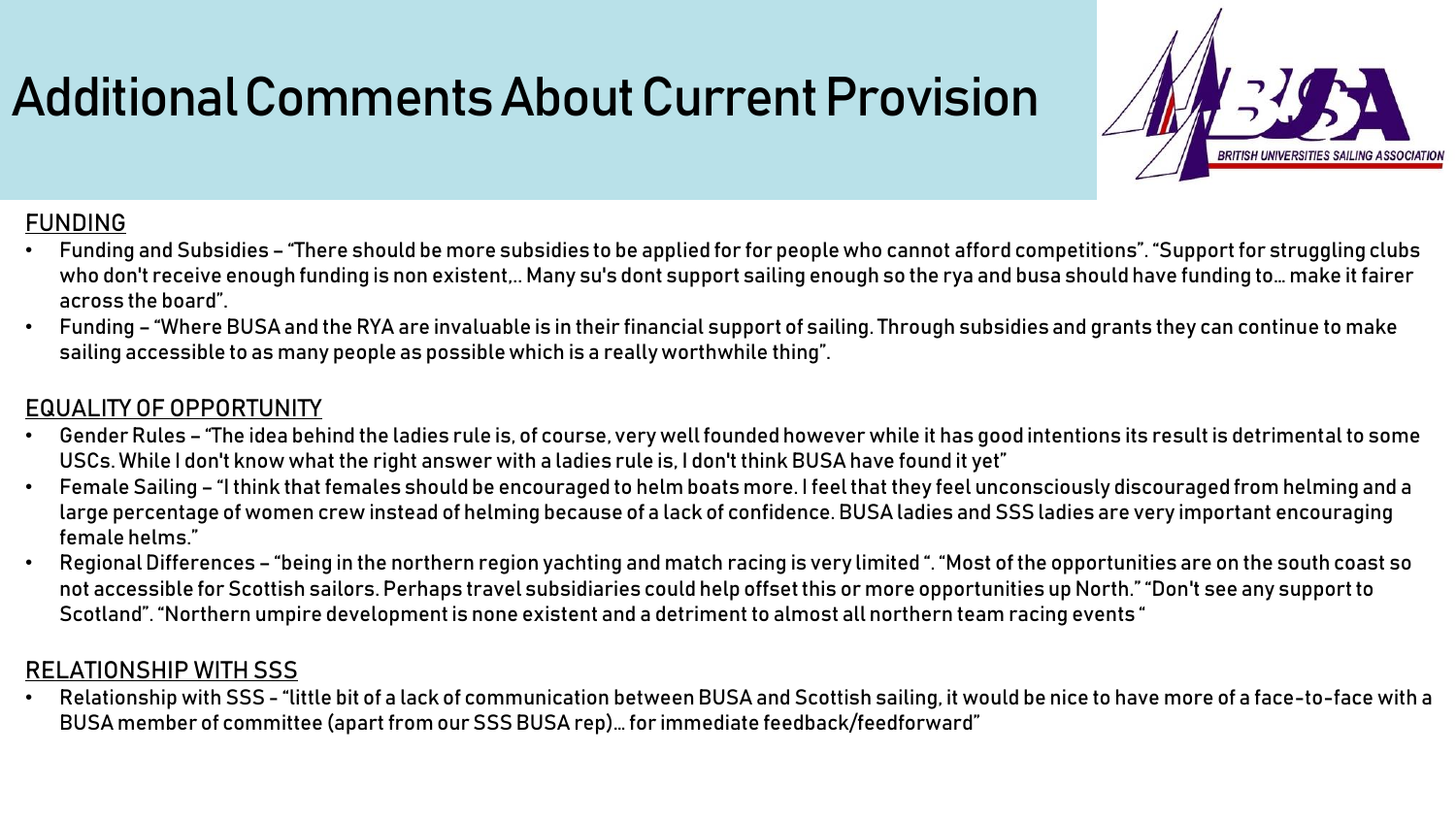### Additional Comments About Current Provision



#### BUCS & LARGE EVENTS

- Damage Procedure at TR Finals "Receiving a bill for multiple hundreds of pounds for damages sustained in the finals 2017 six months afterwards with no evidence given was somewhere between disappointing and a slap in the face.."
- Cost of Finals "I find it amazing that BUSA team racing finals is always one of the most expensive events of the year when you measure in £s per race. Yes this year was worse than usual due to the bad weather but it worked out as 3 times more expensive than the WILSON TROPHY "
- BUCS Points Weighting "Busa is probably too team racing focused when their is a real imbalance of bucs points weighting, i.e only top 8 teams get bucs points, this means that it's much harder to get funding from the university for this event compared to fleets where there is plenty of opportunities for points."
- ICSA Tour "PLEASE DONT STOP THE TEAM RACING TOUR WITH ICSA. I once met someone who went on the original BUSA/ICSA tour many years ago who was proud that it was still going and I think it would be a real shame to stop this historic partnership"
- Yachting "Keep yachting affordable and please try and provide more events for it"
- Fleet Racing "do more fleet racing competition" "Fleet racing only takes place one weekend in the year would it be possible to have multiple events (especially for the uni clubs who, for what ever reason, don't do team racing)". "It would be good to see more opportunities for fleet racing outside of the fleet nationals"
- Entries "Smaller uni's are penalized if they struggle to get a full team to enter certain events, whilst larger uni sailors are penalized by limited entries per uni. Southampton, Exeter, Oxbridge etc. all have 4 team racing teams who could be the best 4 in the region, yet small universities are given priority despite struggling to get a team. Maybe have a pre-requisite entry level for qualifiers? "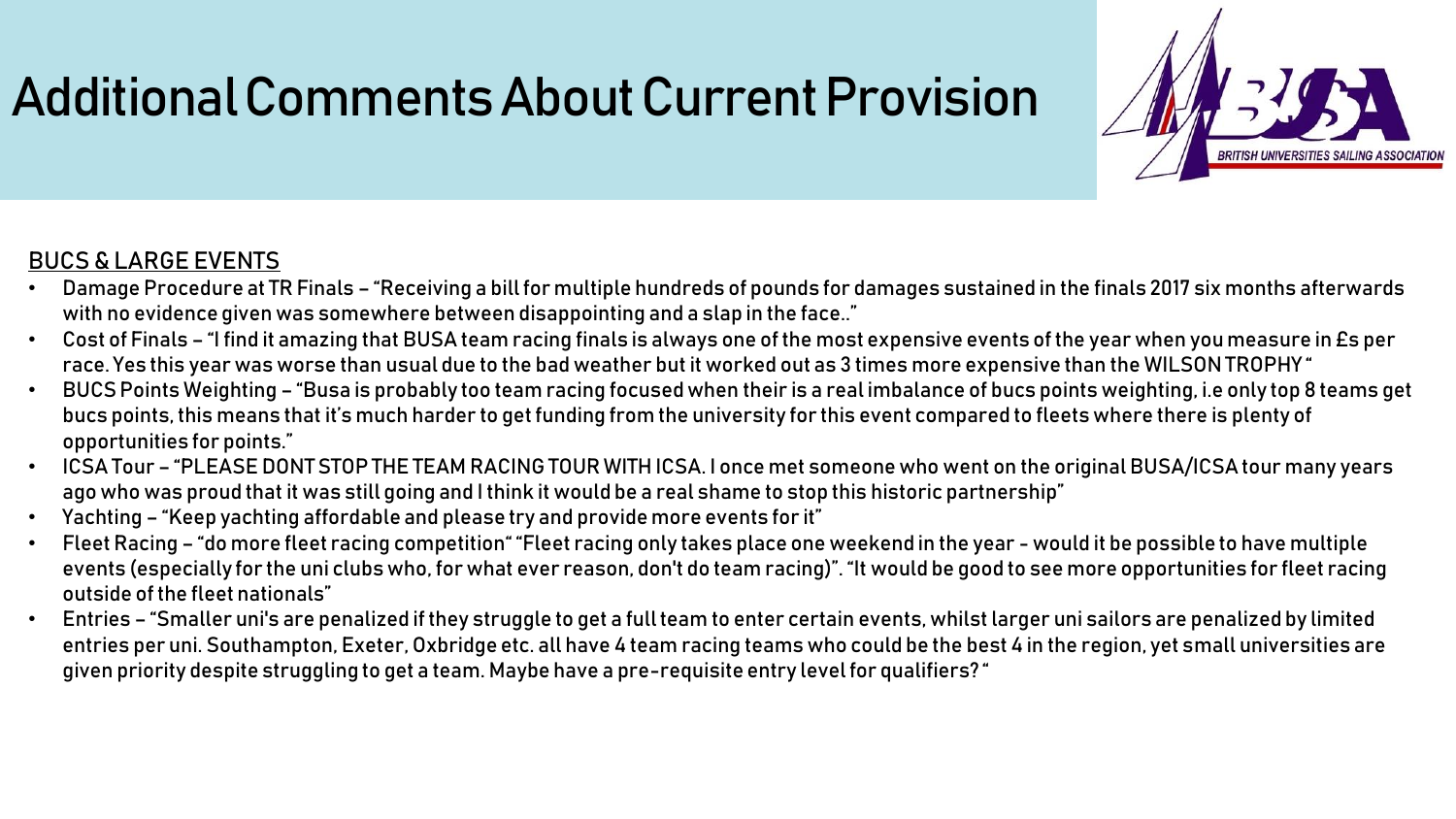### Additional Comments About Current Provision



#### CLUB SUPPORT

- "During my 4 years on a uni club committee, we had little to no assistance from busa for support, development or beginners".
- "BUSA, from my viewpoint, serves only to host events and hand out jackets at finals. In terms of support at a club level for teaching beginners, learning to race, and developing coaches and race officials was, at least when i was commodore, almost non-existent. "
- "in terms of our club development,… for example, we are in dire need of new boats, and being a small team far up north, it doesn't seem like a priority of BUSA to provide any assistance in helping up attain that goal."

#### BEGINNER SUPPORT & SKILLS DEVELOPMENT

- Coaching Support "Funding opportunities to bring in coaches/travel to coached events?"
- Beginner Support "Not that BUSA is wildly amazing at beginners support". "Please start providing development pathways for beginner or intermediate sailors to access competitive racing opportunities". "Especially for beginners and for sailors learning to race, I believe we as a club did not get much support from BUSA"
- "Whilst BUSA tries to create development within clubs, the onus is on the clubs and there is little opportunity for beginners to learn through BUSA. The SWA (Student Windsurfing Association) run a festival at the start of each year which is a brilliant example of how this works."
- "Little support received regarding support for training within clubs for beginners and learning to race. No contact with training officer from BUSA. Potential to reach out to or pool resources etc. Also more development for training officers in becoming coaches etc through BUSA?"
- "No provision for SC development, no support for beginner sailors in any capacity, no realistic coaching provision,"

#### KEY POINTS FOR CONSIDERATION:

Clubs are Individual – "In my view BUSA or the RYA or any large umbrella organisation will always struggle to help USCs with the day to day runnings of their club.. because all the USCs are run slightly differently with different aims and goals. This means the universal paintbrush of uniformity that BUSA/RYA try to paint the situation with just makes most of their efforts wasted. ..BUSA trying to help teach/coach at a club level isn't possible."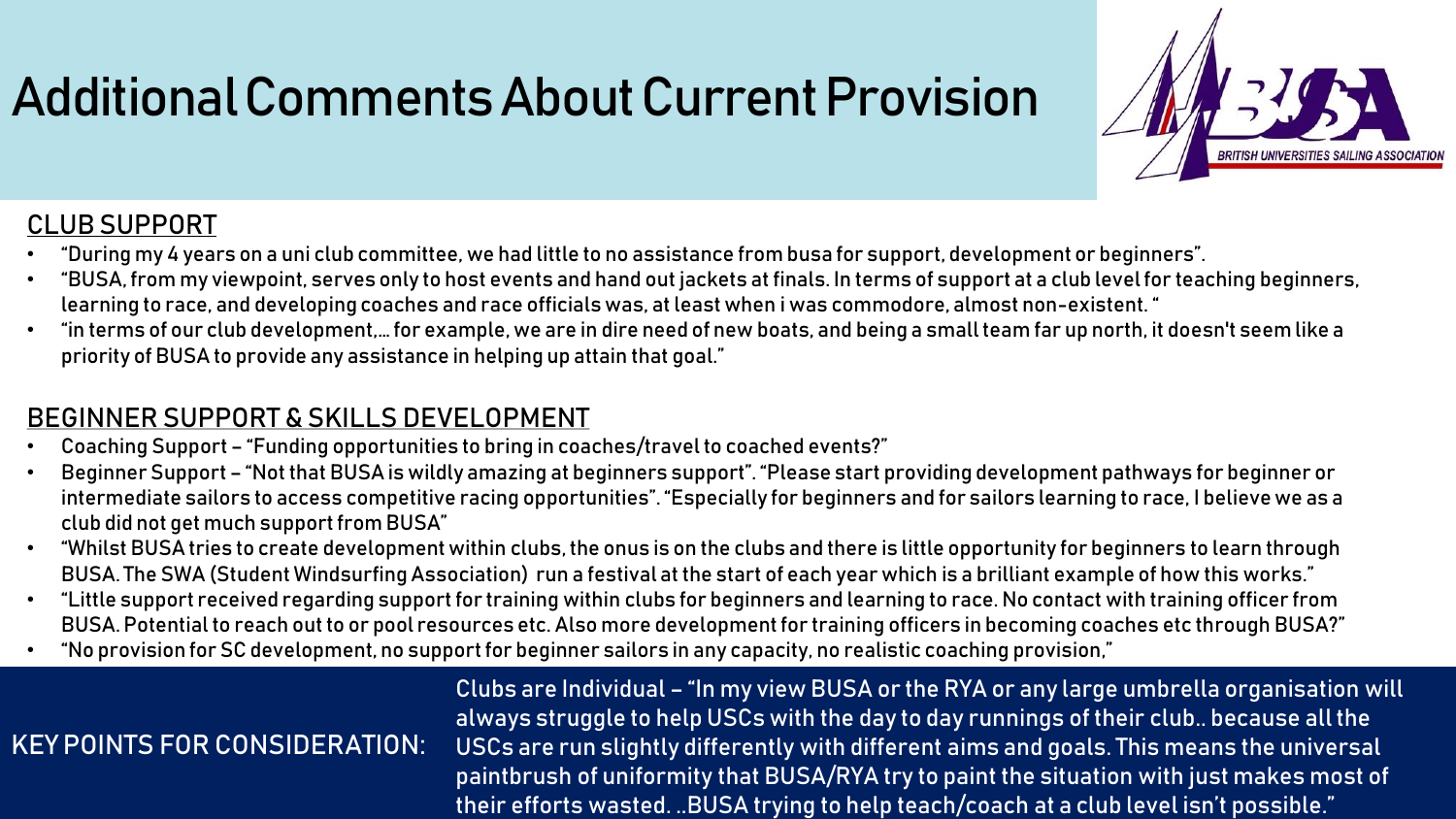# Cost of BUSA



How much do you think it costs per year for a University Sailing Club to be full members of BUSA?



#### Additional comments received:

- Most described a lack of knowledge as to what their club pays or where this money goes.
- More beginner provision and coaching/club development would make the perceived value for money increase.

Bearing this in mind, do you feel that BUSA Membership offers value for money for your club? (1 = Strongly Disagree, 5 = Strongly Agree)



- 60.8% of responses were within £50 of the correct full BUSA Membership fee.
- There was not a clear response as to whether this is considered good value for money or not.
- The highest response was 3/5, suggesting that many people are not sure whether this offers their club value for money or not.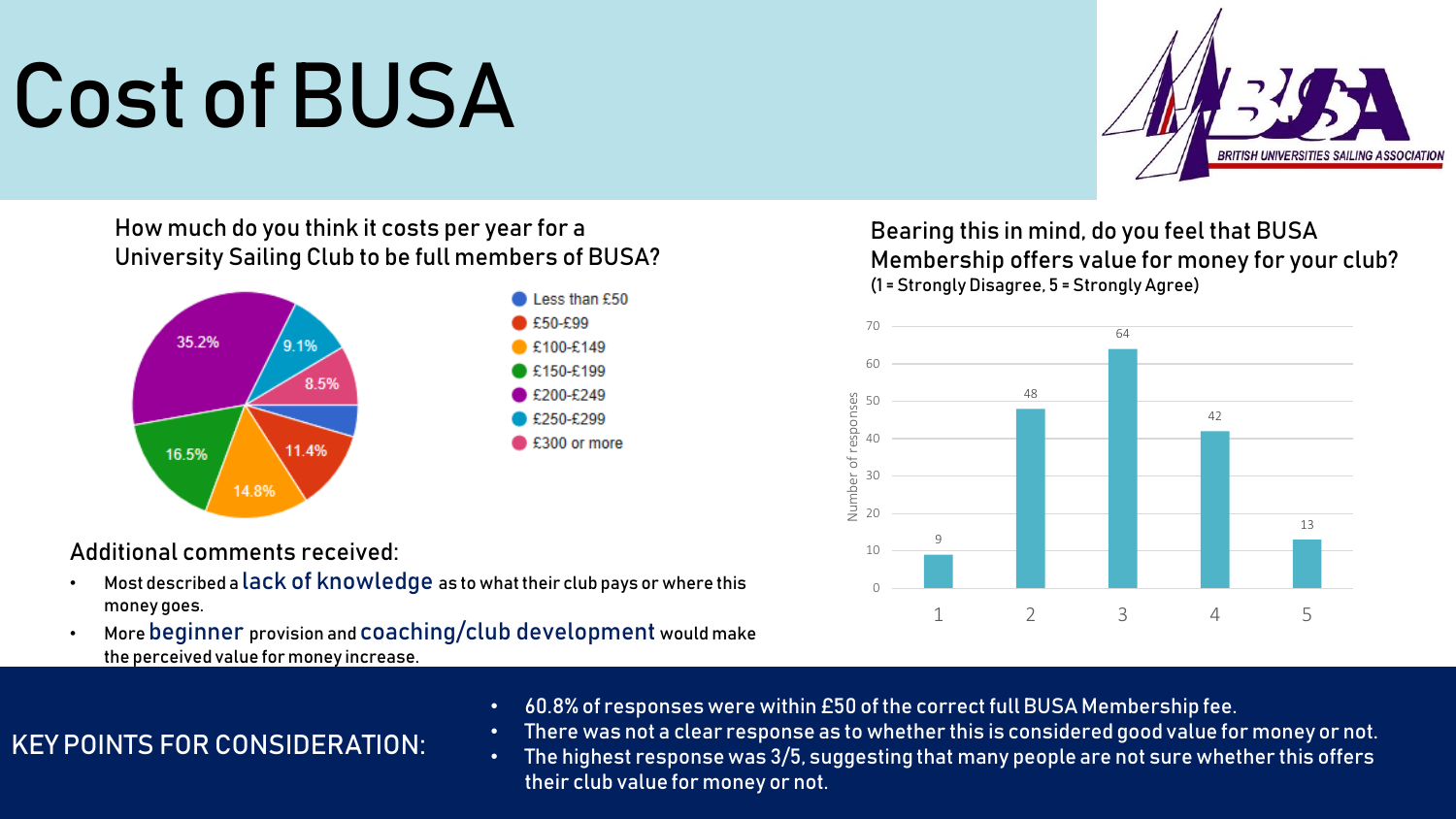### BUSA Media & Communications



Do you feel up to date with current BUSA activities and affairs? (1 = Strongly Disagree, 5 = Strongly Agree)



- There was not a clear response as to whether most people feel up to date or not.
- Slightly more disagreed than agreed with this statement.
- The highest response was 3/5, suggesting that many people are unsure whether they feel up to date, or are unwilling to commit either way.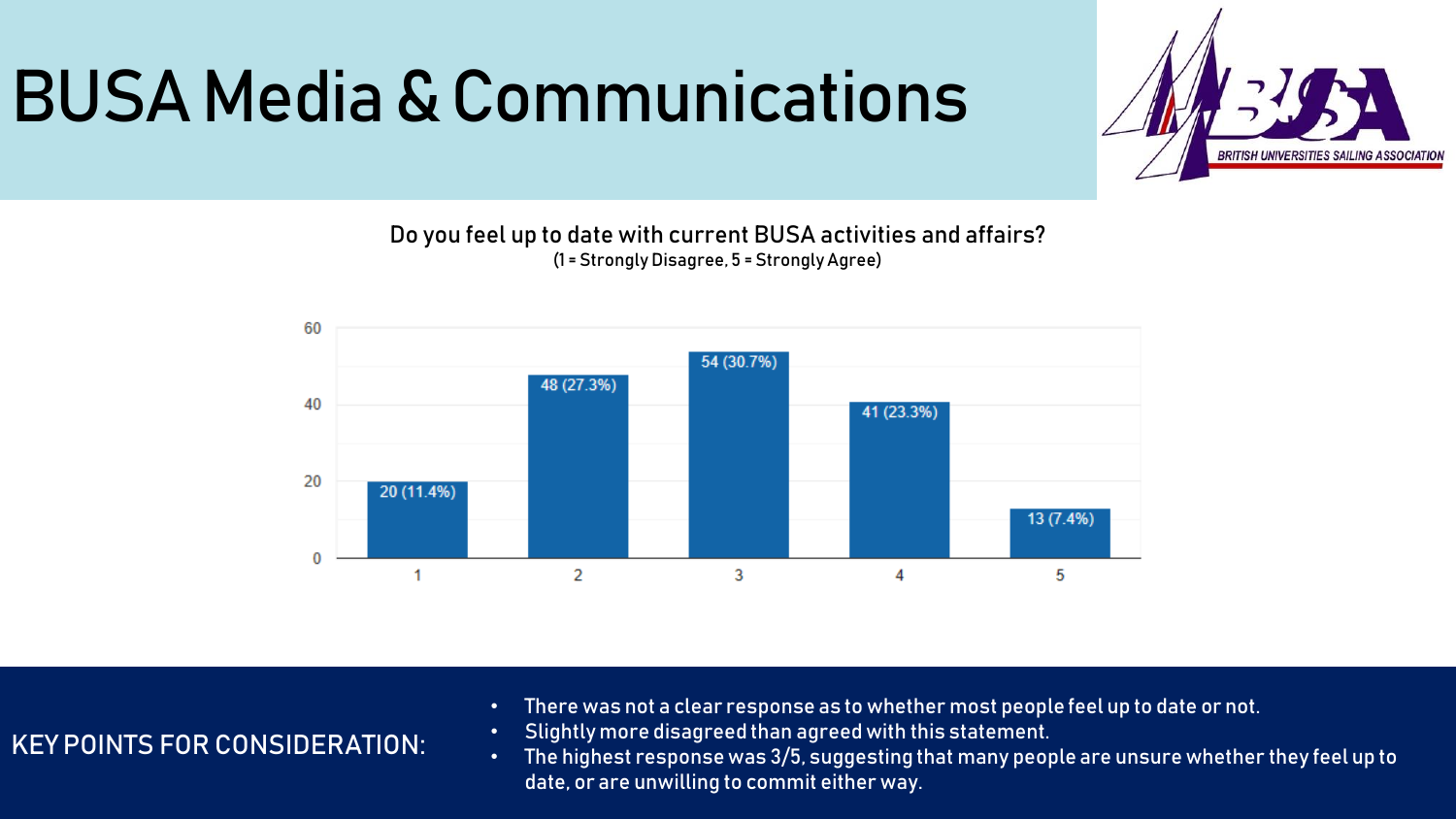## BUSA Media & Communications



Which BUSA Media channels are you aware of? Please select all that apply: Which BUSA Media channels do you use? Please select all that apply:

Which channels do you think that BUSA should increase communications through?







- The Facebook Group was the most used channel, where most people also wanted to see more communications.
- More communications were desired via Instagram, Youtube and Emails.
- There was a lack of awareness of the BUSA Twitter and Youtube accounts.
- A worrying 17% were unaware of all the BUSA Media channels.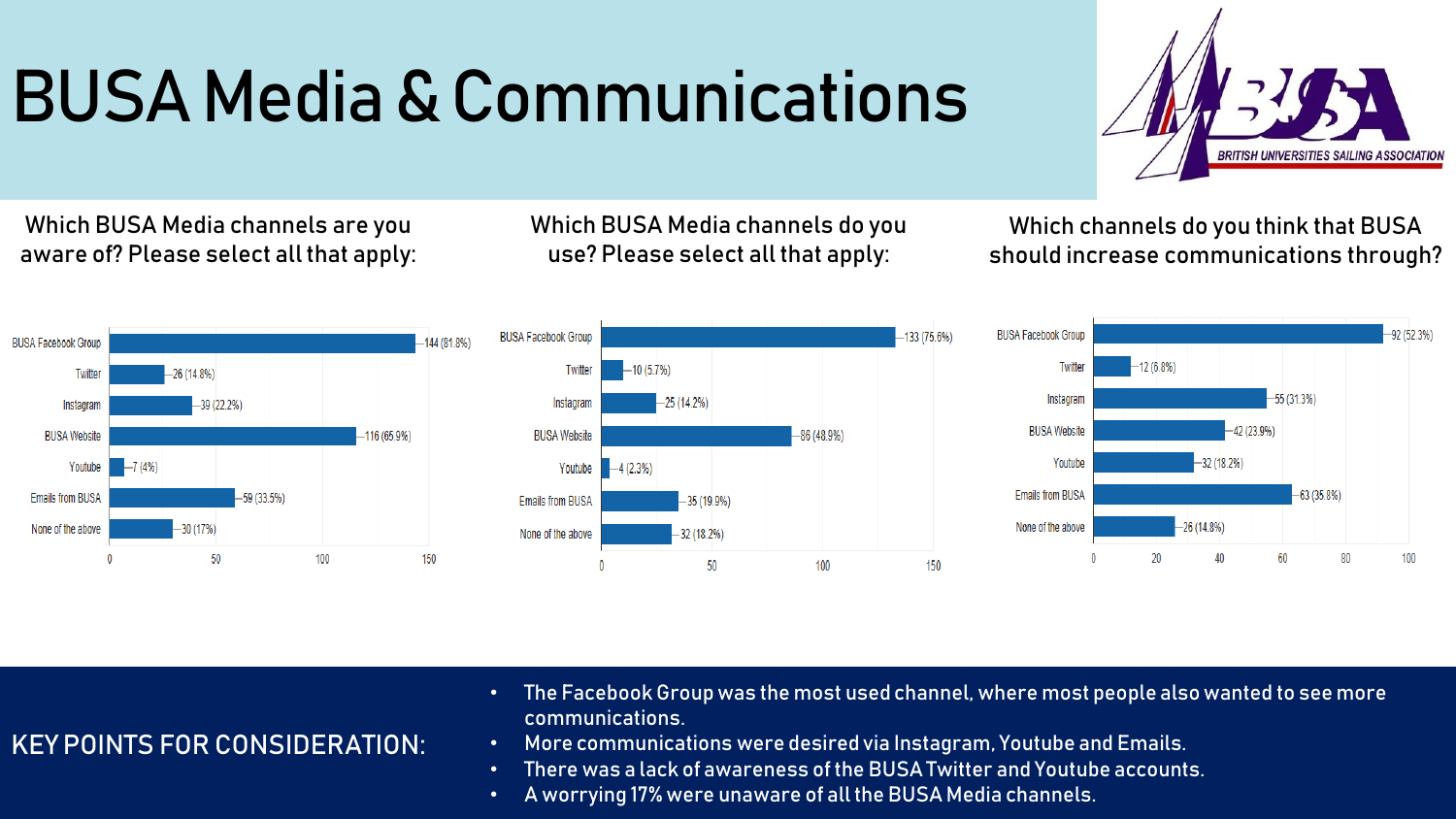## BUSA Media & Communications



If you had a query or issue, would you know how to raise it with the BUSA Committee?



 $Yes$  No Unsure

KEY POINTS FOR CONSIDERATION:

Additional Comments:

- "It's annoying how communications are mainly through Facebook but we aren't allowed to directly message.... Seems contradictory."
- "Definitely more instagram shown to be the most used and interacted with among uni ages."
- "I would know how to raise an issue because I have a BUSA committee member within my SC committee."
- "Not sure how BUSA works or who to contact"
- "Karen Louise has been great for the Midlands fb page"
- "The information on the website is informative and useful"
- "I have had thoughts but not sure they have ever made it through to the committee."

- Only 32% of respondents knew how to contact BUSA if they wanted to.
- There was support for the contribution some committee members have made and this should be recognised.
- If a USC has a BUSA representative, knowledge seems to be better. Perhaps newer/less BUSA engaged USCs should be focused on.
- BUSA not having an official Facebook presence to contact was criticised. A BUSA Page may help with this.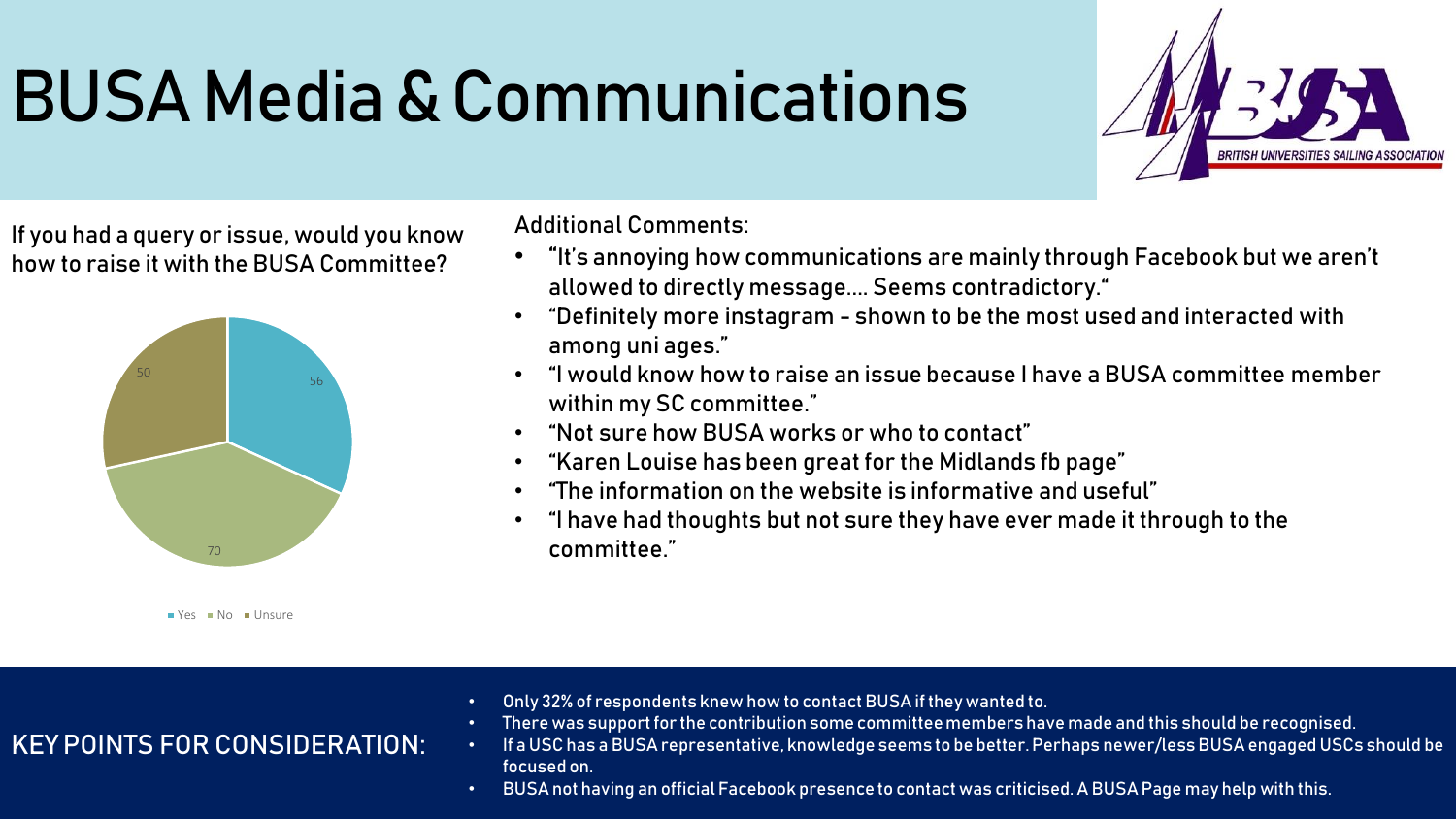### Future Directions of BUSA



How would you like to see BUSA provision change in the future?



- Team Racing had the highest number of 'Stay the Same' responses, suggesting most people are satisfied with current provision for this area.
	- The biggest areas where people wanted to see more provision were:
		- Coached Team Racing Events
		- Instructor/Coach Training
		- Yacht Racing/Fleet Racing Opportunities
- Learn to Sail Initiatives for Beginners
- Links to other RYA Programmes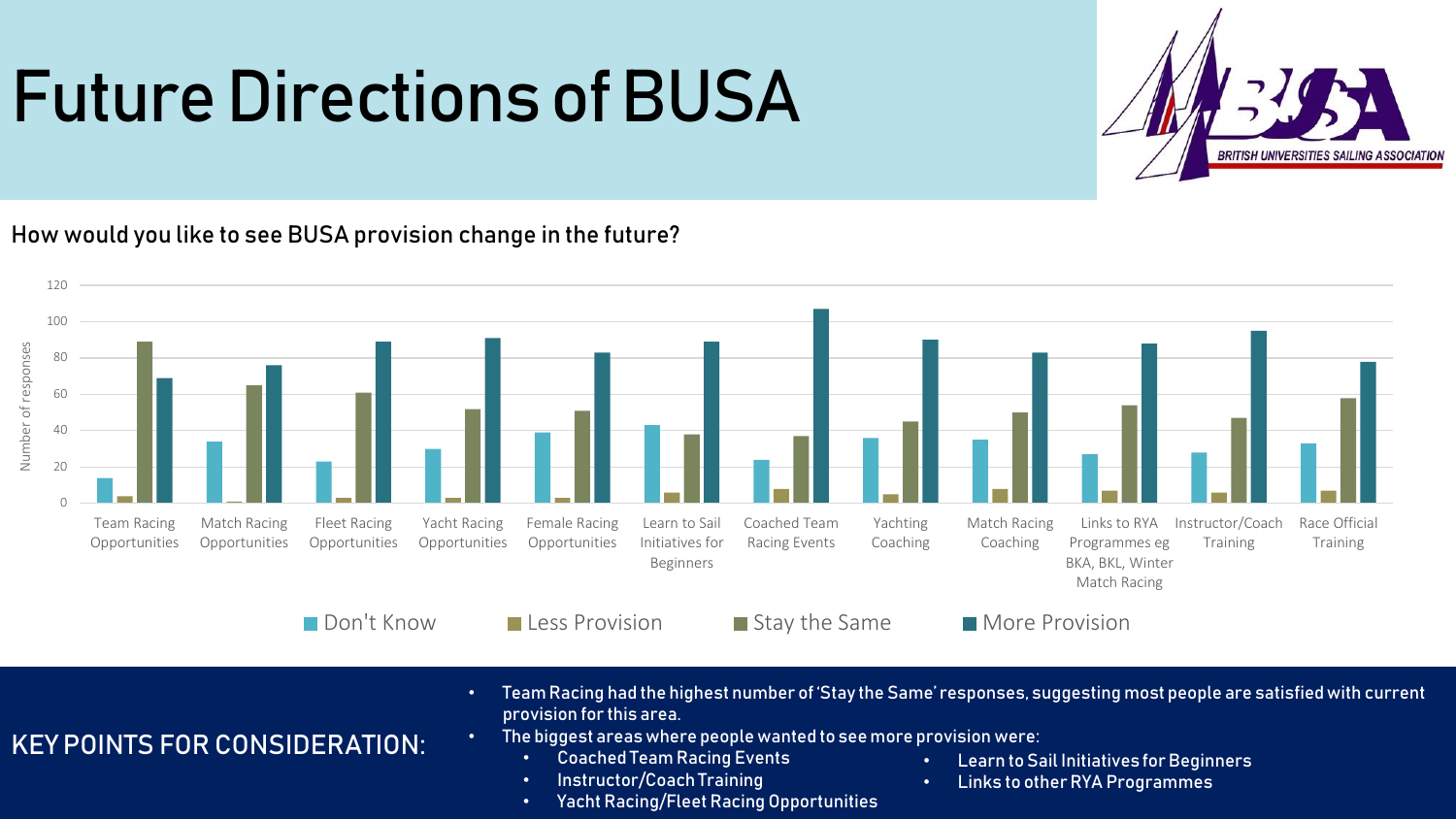## Future Directions of BUSA



#### Do you have any other comments or suggestions as to how BUSA could better cater to your needs? (Optional)

#### COACHING & DEVELOPMENT

- "More coaching and coaches coaching spread more around the country"
- "BUSA ran a team race coach course this year and I believe it was a great step towards helping clubs become financially sustainable in the long run and hope to see it become an annual thing"
- "There are many mental health/general health benefits to sailing; beginners should be given far more help to access opportunities. Struggling SCs which are not supported effectively (in any way, e.g. funds) by their managing bodies such as students' unions should have concentrated help."

#### FEMALE SAILOR RULES

- "The ladies rule for team racing needs to be sorted!!! As a girl, I am all for encouraging girls to sail, but we have actively had to drop guys down multiple teams and girls are one/two teams higher than they actually deserve to be literally because we only have 7/8 girls come to trials and we need 6 of them on BUSA teams. This is unfair for the guys on the team!!"
- "The two ladies per team rule in my opinion does not encourage girls to sail it merely makes the men or ladies resentful as they are not on the team they should be on"
- "rule needs to be changed from two women per team to an average of 2 girls per team over the number of teams entered (with a minimum of one on each team.) Otherwise at universities with not that many women either talent is forced into teams lower down to allow them to compete at BUSA or place girls higher up than they should be."
- "More needs to be done at RYA level to increase the participation of women as helms. Of 9 helms over 3 BUSA teams at my university there is 1 female helm, and this is common when you get to BUSA Finals to see not that many women helming and instead many female crews. Not much can be done at university level so needs to be done at a younger age, but is a shame. "
- "I personally feel that gender equality rules imposed on teams for team racing and match racing are ridiculous and achieve nothing but causing resentment among team members. Issues with female participation in the sport need to be addressed at a younger age"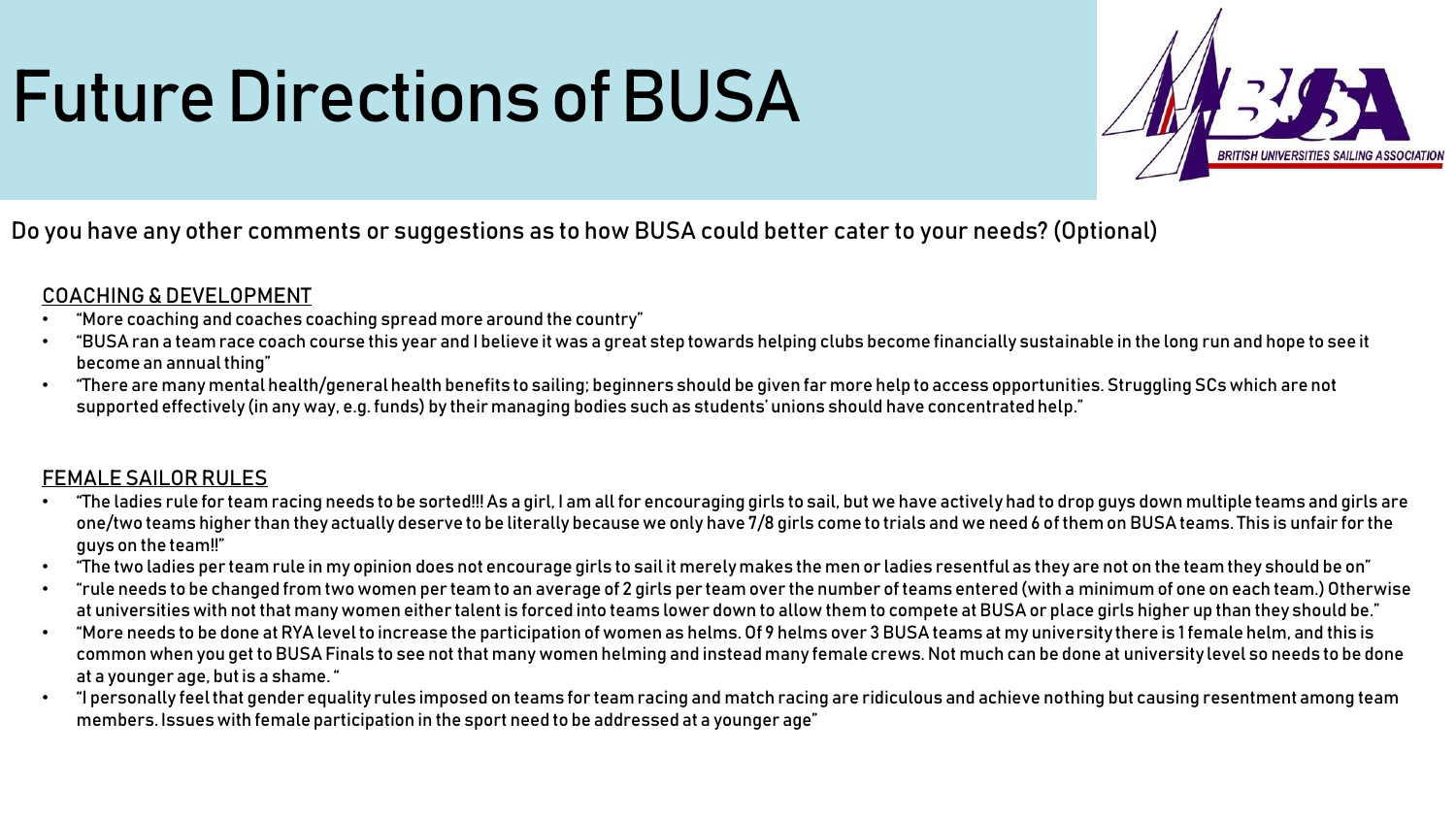## Future Directions of BUSA



Do you have any other comments or suggestions as to how BUSA could better cater to your needs? (Optional)

#### EQUALITY OF OPPORTUNITY

- "equal balance of funding and opportunities for those of us in Scotland"
- "More help for disabled sailors... More initiatives run by BUSA for disabled sailors and promote within clubs. "

#### COMMITTEE ETHOS

• "The general consensus within universities is that the longstanding members of the BUSA committee are very set in their ways with the agenda's of what they felt passionate about whilst they were at university which in some cases was quite a long time ago. Don't get me wrong, the BUSA committee does a huge amount of hard work and is brilliant to ensure USC's have a great time, but some of the younger and newer members of the committee's voices should be heard, and actions should be allowed to be made."

#### SCHEDULING OF EVENTS

even racing to the hoghining of the Statisfied people (carry solelast) • "Team racing, yachting and match racing are all crammed into 2 weeks of sailing in Easter. Because of this, many in the club have only ever done 1/2 of the 3 as they cannot justify 2 weeks of sailing in the Easter holidays before the exam period as well as very long drives, especially if you are a Scottish team. As teams train throughout the whole year for team racing, and yachting takes a week these both lend themselves to Easter. In my opinion it would make sense to move match racing to the beginning of the University year (early October)"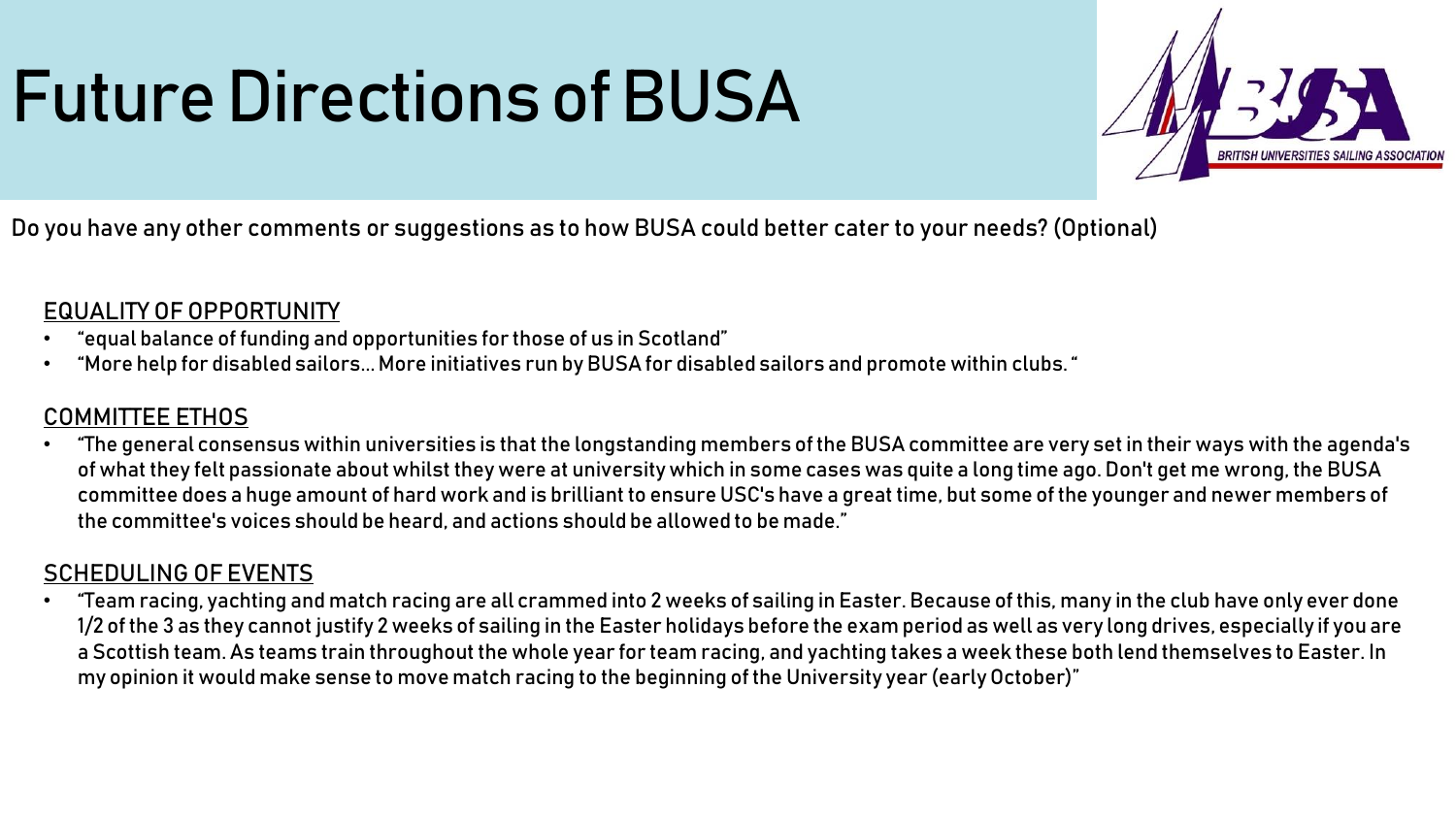### Involvement in Future Research





sailors opted in to being contacted for future research should we wish to pursue anything further.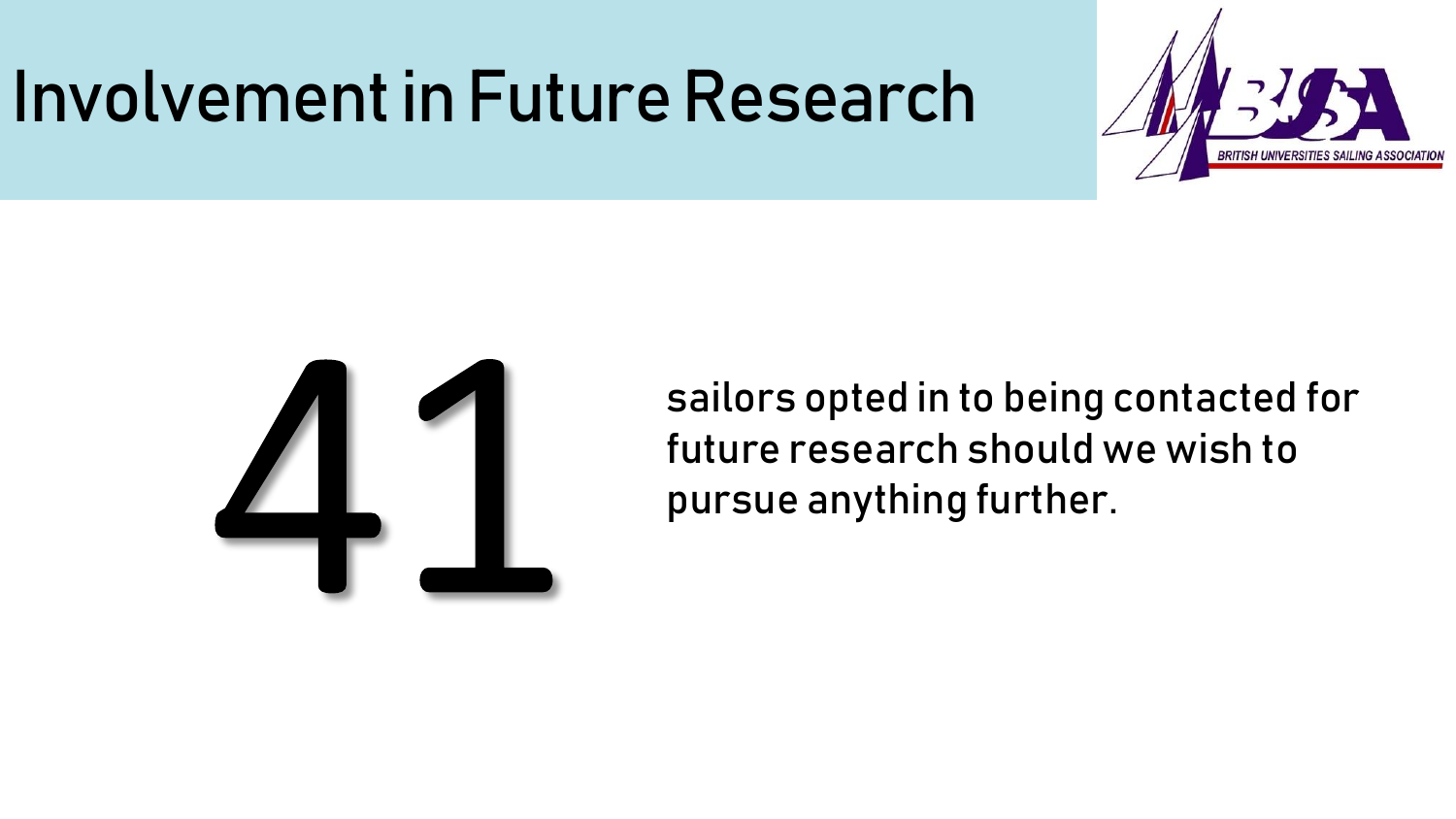### Conclusions



- If the survey is representative, it would suggest there is still a greater percentage of males involved in university sailing compared to females.
- The biggest participation events by far was BUCS Team Racing Championship and the BUCS Fleet Racing Championship.
- The majority of respondents were already RYA Members, Of those that were not, many were interested in joining.
- Understanding of what BUSA is and what the BUSA Committee was not great.
- In 2017/18, our strongest areas were identified as Team Racing, Female Racing and Fleet Racing.
- Areas identified as weakincluded International Competition, General Club Support & Development and Learn to Sail/Learn to Race opportunities.
- Regional differences in provision were highlighted, with many Scottish and Northern sailors feeling they received less for their money than Southern teams.
- Many comments were received on the rules around the number of female sailors in teams, and the lack of female helms.
- Comments highlighted a lack of club development support and few opportunities for beginner sailors.
- Respondents would like to see more communications via Instagram, Youtube and Email.